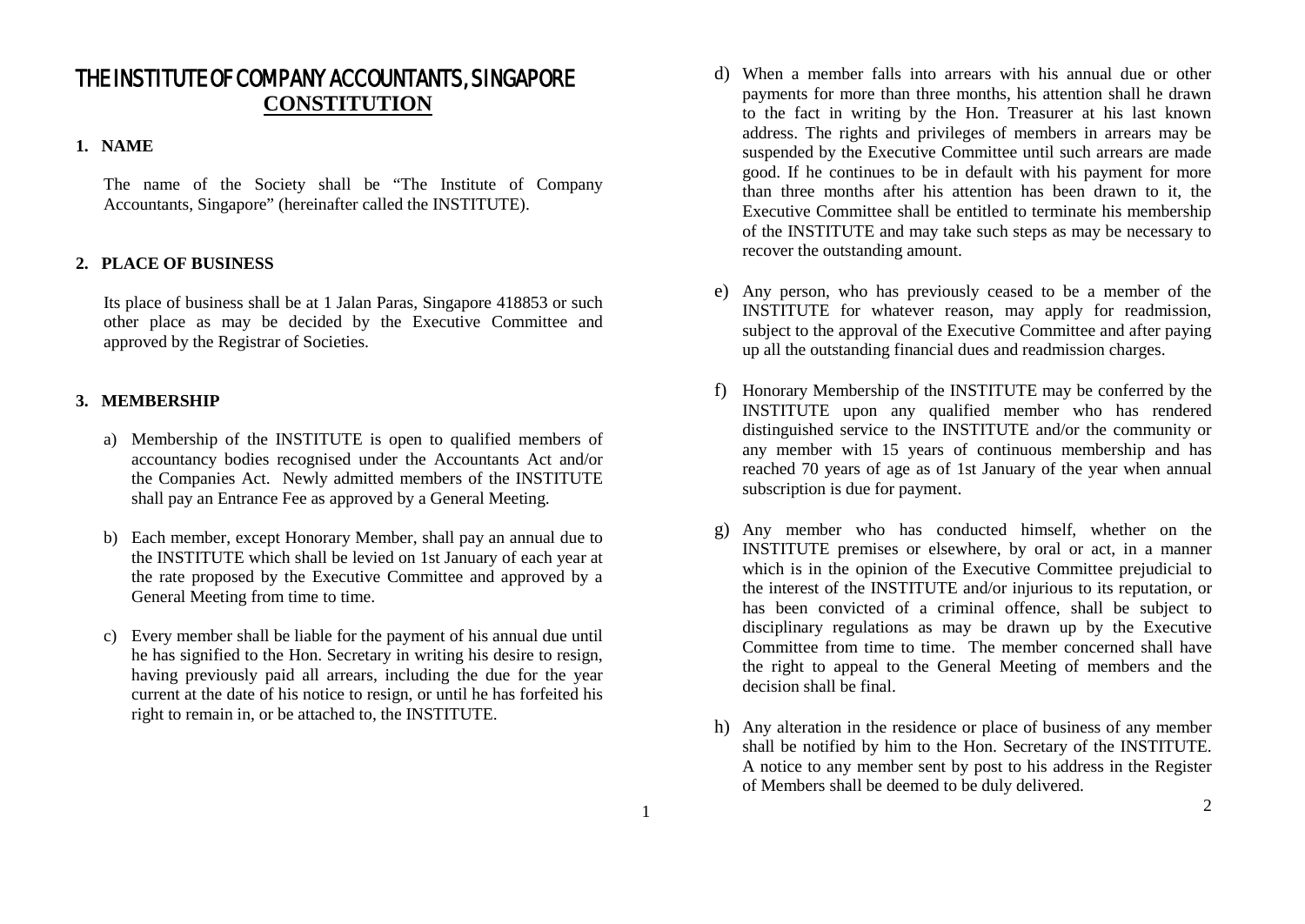i) Practising certificates may be issued to current qualified members of the INSTITUTE who are in good standing and engaged in public practice in company accountancy and/or company secretaryship. Such certificates shall remain the property of the INSTITUTE and shall be returned on request or on the cessation of membership. The practising certificates shall be renewed annually at a fee to be determined by the Executive Committee from time to time.

## **4. DESIGNATORY LETTERS**

The designatory letters used by the INSTITUTE members shall be MICA and FICA for Ordinary Members and Fellows respectively.

## **5. AIMS AND OBJECTS**

- a) To provide an organisation for qualified members and students of the INSTITUTE so as to know and help each other, and as a body, project the image of the profession of Company Accountancy, Taxation and Corporate Secretarial Services in Singapore.
- b) To hold meetings for the purpose of presenting papers and discussing matters of professional interest to the members and students, and to provide lectures for their interest.
- c) To make known to the Singapore public the work and status of Company Accountants.
- d) To promote social and personal association among members and students of the INSTITUTE.
- e) To co-operate and associate where necessary with other similar professional bodies in Singapore.
- f) To make every endeavour to recruit students to the INSTITUTE from suitably educated persons.
- g) To carry out such activities for furthering the interests of the INSTITUTE provided that these activities shall be in accordance with any relevant laws prevailing in the Republic of Singapore.

#### **6. OFFICERS OF THE INSTITUTE**

The officers of the INSTITUTE shall be:

- (i.) President
- (ii.) Vice-President
- (iii.) Hon. Secretary
- (iv.) Hon. Asst. Secretary
- (v.) Hon. Treasurer
- (vi.) Hon. Asst. Treasurer

All of whom shall be elected once every two (2) years at the Annual General Meeting and no member shall hold office as President for more than two consecutive terms unless otherwise decided by majority of the members present at the Annual General Meeting. The Hon. Treasurer and the Hon. Asst. Treasurer may not be re-elected to the same or related post for a second consecutive term. To be eligible for election as officers of the Institute, members must have at 2 years of continuous membership on election day.

#### **7. DUTIES OF OFFICERS**

- a) The President shall preside at all general and Executive Committee meetings and shall also represent the INSTITUTE in its dealings with outside persons.
- b) The Vice-President shall assist the President and act for him in his absence.
- c) The Hon. Asst. Treasurer shall assist the Hon. Treasurer and act for him in his absence.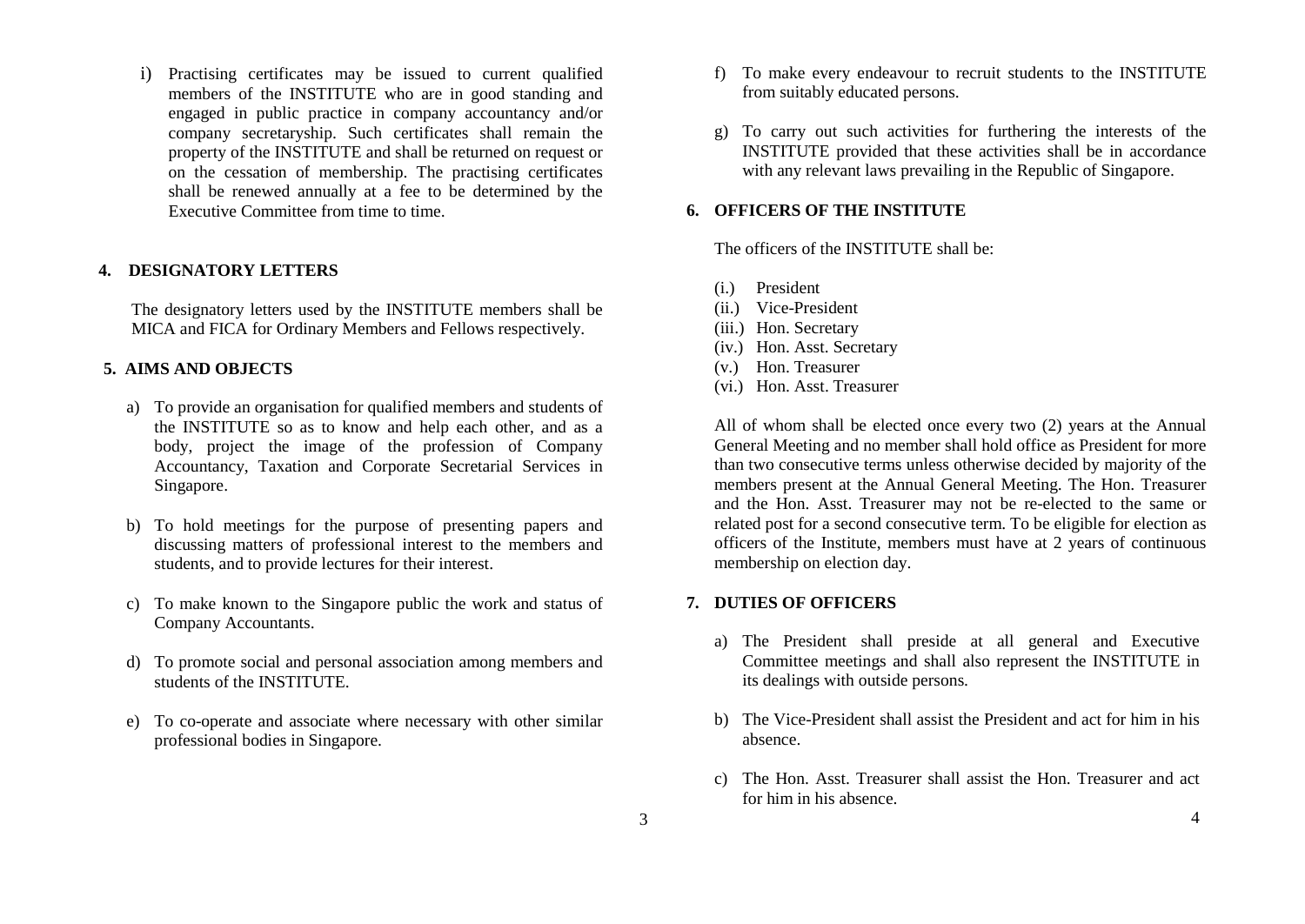- d) The Hon. Secretary shall keep the records and attend to the correspondence of the INSTITUTE; he shall summon the meetings of the Executive Committee and of the INSTITUTE at the direction of President; and shall perform such other duties as the INSTITUTE or the Executive Committee may assign to him.
- e) The Hon. Asst Secretary shall assist the Hon. Secretary and act for him in his absence.
- f) The Hon. Treasurer shall keep all the funds and collect and disburse all monies on behalf of the INSTITUTE and shall keep all the accounts of the INSTITUTE. All monies received by him shall be deposited into the INSTITUTE's bank account as approved by the Executive Committee within seven working days. He shall be at any time allowed to retain a sum not exceeding S\$100 in cash for petty expenses; such amounts shall be kept on imprest basis.

#### **8. EXECUTIVE COMMITTEE**

- a) There shall be an Executive Committee comprising of not more than 15 Fellows and Ordinary Members elected at the Annual General Meeting. Nominations for election to the Executive Committee must be made by not less than two qualified members in good standing and the member so nominated must show willingness to stand. These nominations must be made prior to or at the Annual General Meeting in accordance with the regulations laid down by the Executive Committee.
- b) One-third of the Executive Committee shall retire from office by rotation each year but shall be eligible for re-election. The Hon. Treasurer and the Hon. Asst. Treasurer shall not hold office for more than one term consecutively.
- c) Two students may be co-opted to the Executive Committee to represent student interests. They will be entitled to participate in the discussion but not to vote.
- d) Office bearers/Executive Committee members/Committee members shall not be paid or receive any remuneration or fees for acting as such nor shall they be appointed to any salaried office of the INSTITUTE.
- e) Any member of the Executive Committee who is absent from three consecutive committee meetings in any one year without leave shall be deemed to have vacated his office.
- f) The Executive Committee may appoint a suitable member to fill the vacancy caused by the death or resignation or vacation of office of any member of the Committee until the end of the term.

## **9. DUTIES OF THE EXECUTIVE COMMITTEE**

The Executive Committee shall be entrusted with the management of the affairs of the INSTITUTE.

- a) The Executive Committee may, subject to the authority of a General Meeting of the INSTITUTE, take any action, which, in its opinion, is conducive to the general interests of the INSTITUTE.
- b) The Executive Committee may arrange the issue of publications and implement such other aims and objectives within the meaning of Clause 5(g) above.
- c) The quorum at the General Meeting shall not be less than one-fifth of the membership. In the event of there being no quorum, the meeting shall be adjourned for half an hour and should the number then present be insufficient to form a quorum those present shall be considered a quorum, but they shall have no power to alter, amend or make any addition to any of the existing Constitution.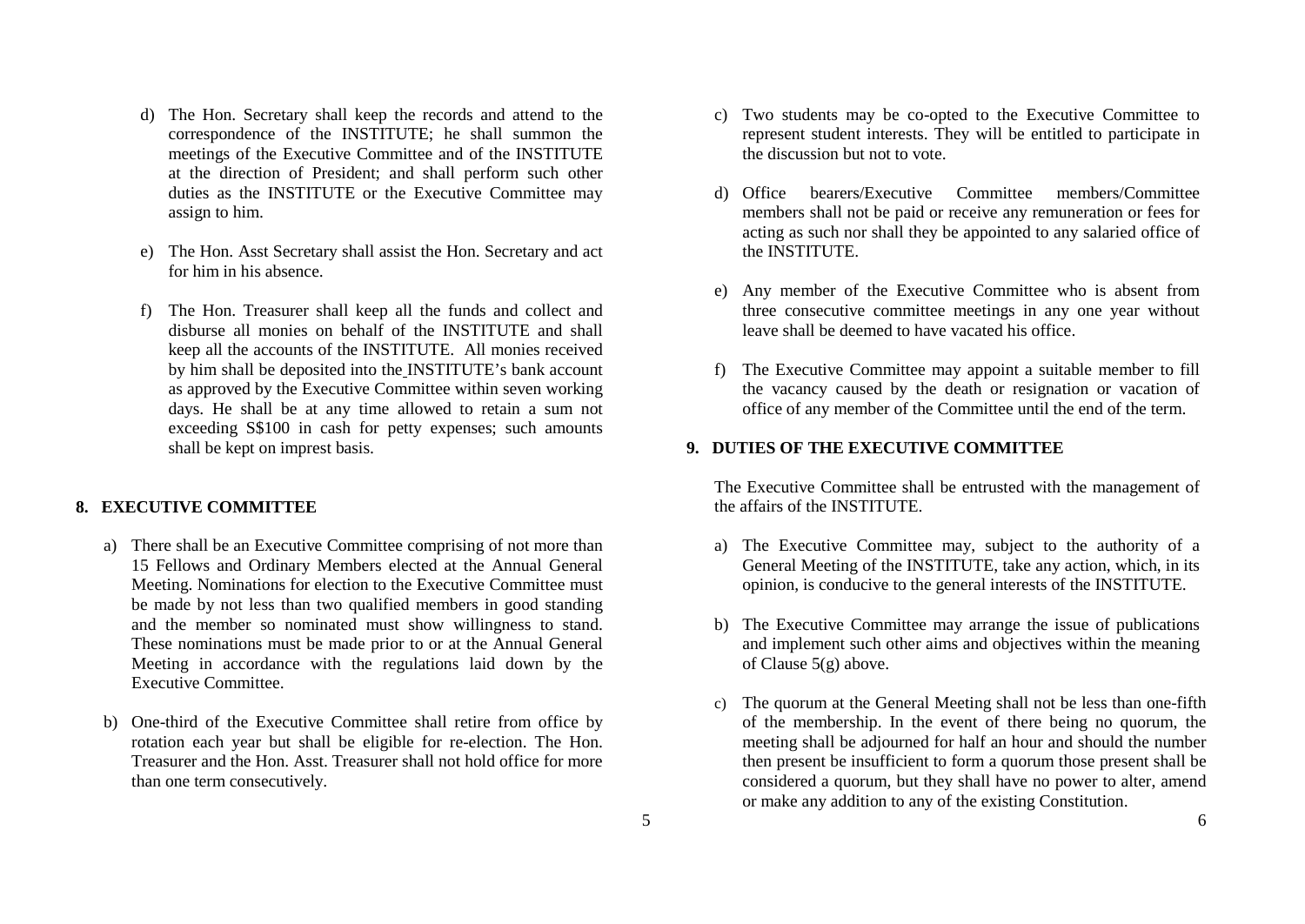- c) Without prejudice to the right of the INSTITUTE to set up Committees, the Executive Committee may appoint such Committees as it deems fit to deal with particular matters, and may assign such duties as are incidental to achieving the objects of the INSTITUTE.
- d) All the Rules and Regulations made by the Executive Committee shall be subject to the approval of the INSTITUTE in General Meeting.

#### 10. **MEETINGS**

a) Annual General Meeting

The Annual General Meeting shall be held once a year not later than 31st March, for the purpose of electing members to the Executive Committee, receiving the report of the Hon. Secretary, the report of the Hon. Treasurer together with the accounts, and transacting such other business as may be necessary.

Not less than two weeks' notice of the AGM shall be given to all members.

b) Extraordinary General Meetings

Extraordinary General Meetings may be held at any time and place at the instance of the Executive Committee. Twenty-one days' notice of an Extraordinary General Meeting shall be given in writing to each member of the INSTITUTE. The notice shall specify the object of the meeting. No other business may be transacted at such meetings unless admitted by two-thirds vote of those present and voting.

d) At all meetings, subject to the two-thirds rule in Clause 10(b) above and Clause 13 below, questions shall be decided according to the majority of votes properly cast thereat, and in case of equality of votes, the President or other member presiding shall have a second or casting vote. ONLY QUALIFIED MEMBERS WHO ARE IN GOOD STANDING HAVE VOTING RIGHTS.

#### **11. FINANCE**

- a) The expenses of the INSTITUTE shall be met from any subventions and such funds as the INSTITUTE may be donations or otherwise acquire or levy.
- b) No expenditure exceeding S\$500 for any one item shall be incurred without the prior approval of the Executive Committee.
- c) The financial year shall be for the period ending 31st December each year.
- d) Honorary Auditors
	- (i) Two Honorary Auditors shall be elected from among voting members at the Annual General Meeting to audit the INSTITUTE accounts and who shall not be members of the Executive Committee.
	- (ii) The two Honorary Auditors elected at an Annual General meeting shall not be eligible for re-appointment for a consecutive term.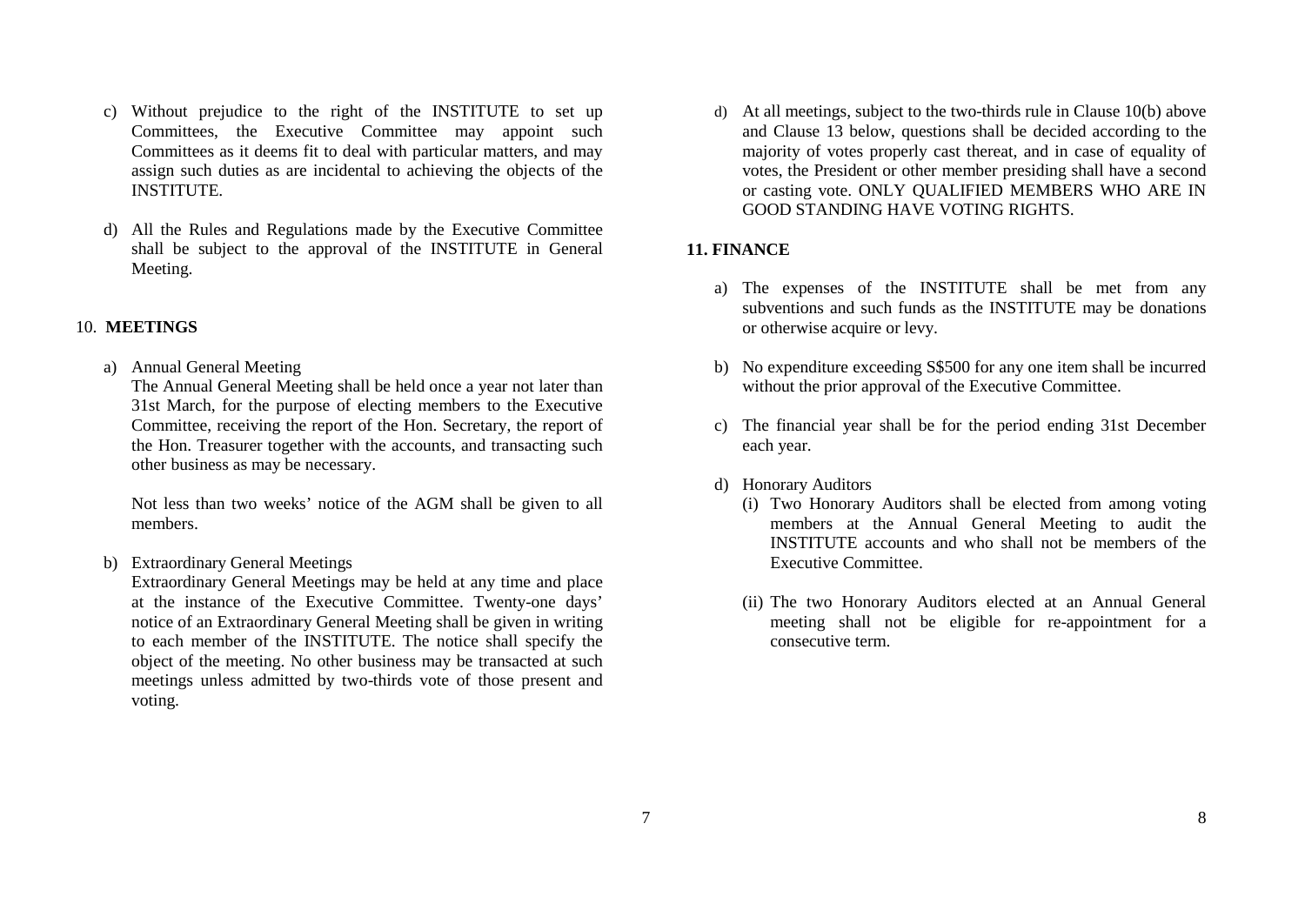- (iii) In the event the Annual General Meeting appointing an independent firm of professional auditors, the above subrules (i) and (ii) shall not apply.
- e) Payments on all accounts that are approved and certified as correct by the Executive Committee shall be made therefrom by cheque signed by the Hon. Treasurer together with any one of the following officers except petty cash expenses as stipulated in Clause 7(e) above:-

(i) President

(ii) Hon. Secretary

## **12. AMENDMENTS**

Amendments to the Constitution shall not be carried except by a twothirds majority vote expressed at Annual General meeting or Extraordinary General Meeting called for the purpose. The amendments shall not come into force without the prior sanction of the Registrar of Societies in Singapore.

# **13. PROHIBITIONS**

- a) Gambling of any kind excluding the promotion or conduct of a private lottery which has been permitted under the Private Lotteries Act. Cap 250, is forbidden on the INSTITUTE's premises. The introduction of materials for gambling or opium smoking and of bad character into the premises is prohibited.
- b) The funds of the INSTITUTE shall not be used to pay the fines of members who have been convicted in court of law.
- c) The INSTITUTE shall not engage in any Trade Union activity as defined in any written law relating to trade unions for the time being in force in Singapore.
- d) The INSTITUTE shall not attempt to restrict or interfere with trade or make directly or indirectly and recommendation to, any arrangement with its members which has the purpose or is likely to have the effect of fixing or controlling the price or any discount, allowance or rebate relating to any goods or service which adversely affect consumer interests.
- e) The INSTITUTE shall not hold any lottery whether confined to its members or not, in the name of the INSTITUTE or its office bearers, Committee or members, unless with the prior approval of the relevant authorities.
- f) The INSTITUTE shall not indulge in any political activity or allow its funds and/or premises to be used for political purposes.
- g) The INSTITUTE shall not raise funds from the public for whatever purposes without the prior approval in writing of the Head, Licensing Division, Singapore Police Force and other relevant authorities.

# **14. INTERPRETATION**

- a) In the interpretation of this Constitution, words implying the masculine shall include the feminine.
- b) In the event of any question or matter pertaining to day-to-day administration which is not expressly provided for in this Constitution, the Committee shall have power to use their own discretion. The decision of the Committee shall be final unless it is reversed at a General Meeting of members.